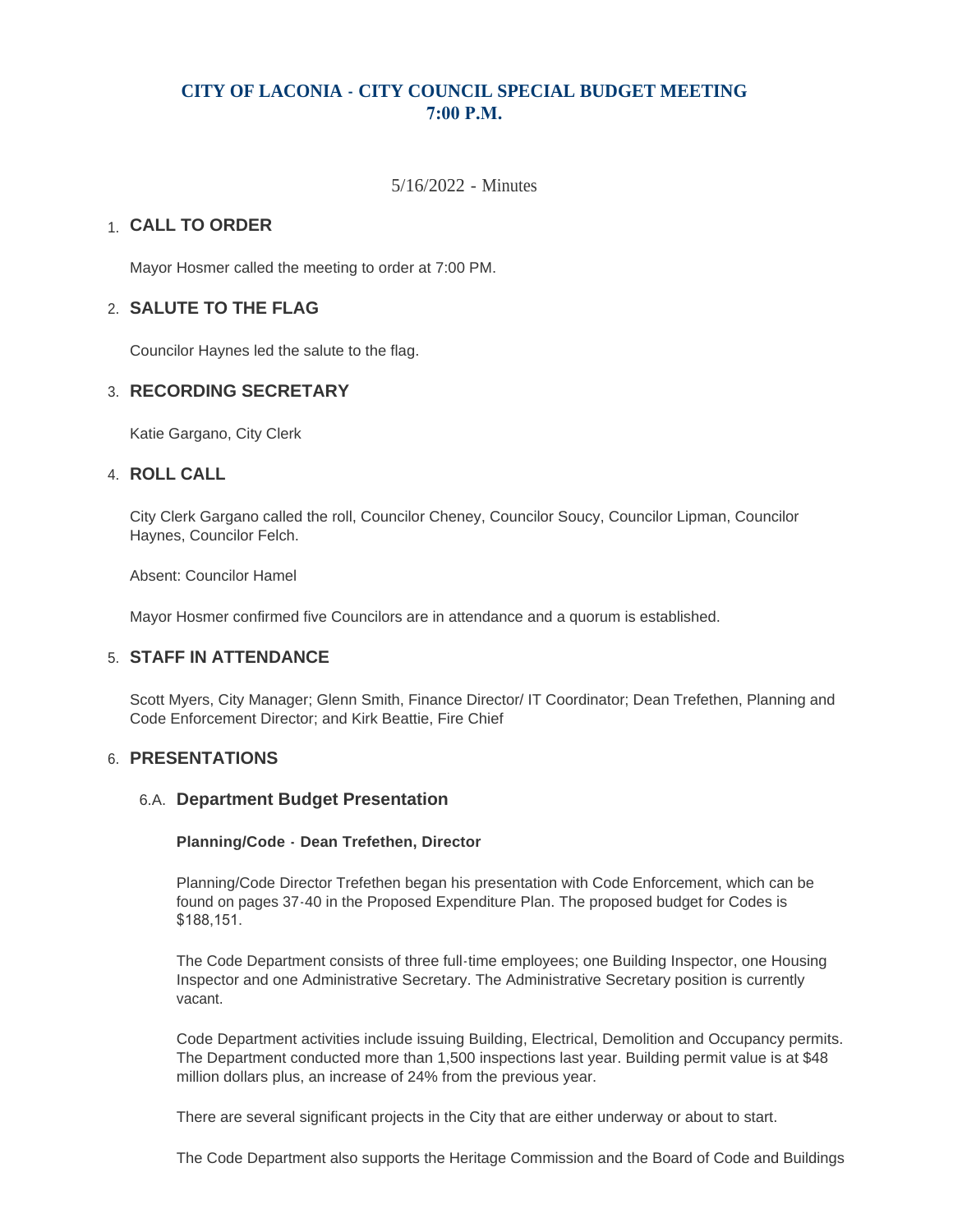#### Appeals.

Property maintenance is the most important function of the Code Enforcement Department; properties are inspected either by complaint or by conducting a drive-by. There are various methods of enforcement. The process begins by sending letters, then they issue violations. As a last resort, property owners are taken to court. There are currently a couple of cases with the City's attorneys at the moment.

The City's Housing Inspector is responsible for Short-Term Lodging Permit inspections and acts as a backup to the Building Inspector.

Councilor Cheney asked if the Code Enforcement inspector ever works on the weekends. Director Trefethen responded typically he does not, only on Motorcycle Week or for a special project. Councilor Cheney stated that he would like to see more time spent in the field on the weekends.

Director Trefethen moved onto discussion of the Conservation budget, which is on pages 41-44 in the Proposed Expenditure Plan. The proposed budget is \$3500; this is less than previous years. There were a few minor items cut from the budget such as telephone and postage costs. The budget is primarily used to support Conservation Commission activities.

The Conservation Commission advises the Planning Department and the Planning Board and other City departments on how to handle storm water management and wetlands protection to protect the lakes and their tributaries. They provide erosion control advice and provide money for conducting boat inspections as they come out of the water.

There is a Conservation Technician, and the salary for that position is in the Planning Department's budget.

The milfoil control dollars are primarily spent in Paugus Bay and Lake Opechee. Money for milfoil projects is received from grants, by fundraising activities, and from the City. Councilor Soucy mentioned that the Water Department has significant money available for this already and NH DES has people who work in Paugus Bay. He wants to make sure things are not being duplicated. Director Trefethen replied no, this is done in conjunction with the other departments. It is a group effort.

Councilor Haynes asked if the City does work in any other bodies of water like Lake Winnisquam. Director Trefethen replied no, they do not involve themselves, but they do make a contribution to the Winnisquam Association. Manager Myers said he believes about \$7,000 a year is contributed to the Association. It is a very strong Association and they do not see the need to get involved.

Director Trefethen moved onto the Heritage Commission budget which is on page 25 of the Proposed Expenditure Plan and is under Administration Special Items. The proposed budget for the Commission is \$750.

The Heritage Commission is in charge of proper recognition and protection of historic, cultural and aesthetic properties that are of community significance. The Commission has a delegated function to oversee demolition permits. The demolition permit process/Ordinance is not very strong. Changes to the existing Ordinance from the Commission will be coming forth to the Council in the fall.

Councilor Lipman mentioned a presentation of the Historic District Overlay and the expansion of the existing district. It has been a long time since he has heard anything about that and requested an update on where that stands. Director Trefethen stated that the Government Operations and Ordinances Committee has met with the Historic District Commission, but they are in need of another meeting. The subject has been put on the back burner because of Council members being on other City committees and they have had to focus on trash collection and DPW projects first.

Director Trefethen moved onto the Historic District Commission. Their budget is on page 25 of the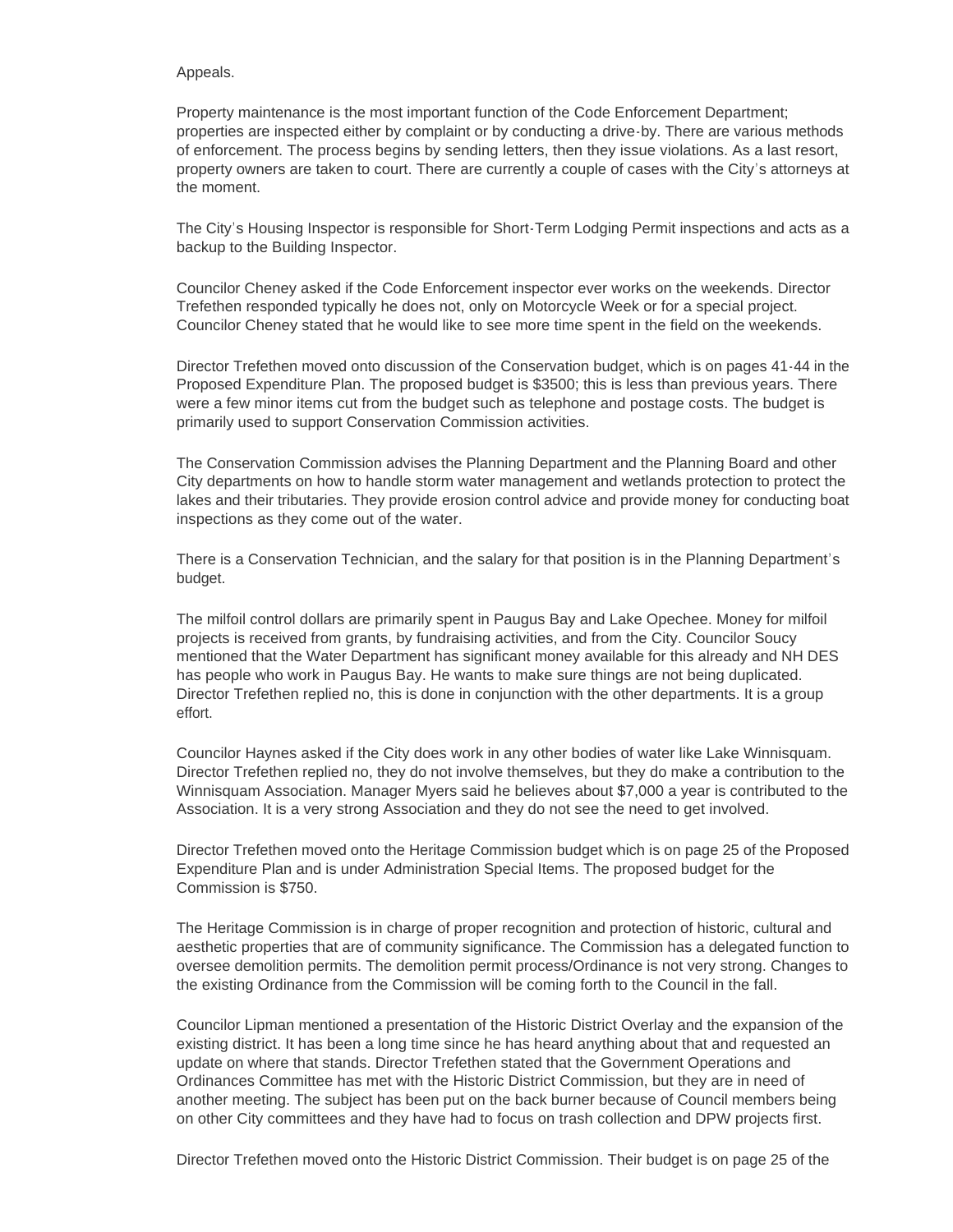Proposed Expenditure Plan under Administration Special Items. Their proposed budget \$3,000.

The Historic District Commission's function is to oversee the protection of historic buildings in the Historic Overlay District, which is very small. The District currently consists of five parcels. The Commission has proposed an expansion of the District based off from a study done by Mae Williams, who has a very good rapport within the State. She has categorized and studied all of the buildings in a defined area of the downtown.

The Historic District Commission is still meeting and creating educational pamphlets. They visited all the downtown businesses to educate them about the proposed expansion and what they were trying to do.

Councilor Cheney asked about the dollar amount requested in the proposed budget, whether it came from the Commission or whether Director Trefethen comes up with the amount. Director Trefethen answered that the dollar amount requested was a little more than what is in the proposed budget, but was reduced by the City Manager when it came down to getting to the budget under the Tax Cap.

The City Manager explained that the Commission never had any money before. They requested \$4500, and he cut it down to \$3,000. If they had an expense that was going to exceed the allotment, he would work with them to find the additional funds.

Director Trefethen moved on to the Planning and Community Development budget which is on pages 73-78 in the Proposed Expenditure Plan. The proposed budget is \$322,789. It includes funding for five full-time employees: One Director, one Assistant Director, one Conservation Technician, one Zoning Technician and one Administrative Secretary.

Planning Department activities include providing support to the following Boards and Commissions: Planning, Zoning, Conservation, Technical Review, Minor Site Plan, Special Events/Motorcycle Week and Historic District. Their primary function is advising property owners about regulations – Zoning, Density, Signs, Wetlands, etc. Director Trefethen noted that the past two years have been very busy. They have seen several potential developments and redevelopment opportunities. One is the former State School property, which is up for sale. The last time he checked there have been 35 inquiries on the property.

2021 was a very robust year with permits, with \$48 million dollars plus in permit value. There has also been a steady start in 2022.

There are several large projects starting soon. The three continuing projects are the Elm Street project, the Barton's Motel redevelopment, and Lilac Valley which is split between Province Rd and Old Prescott Hill Rd. The projects starting soon are the Gardens at Winnipesaukee which is on Endicott Street East, and will consist of 87 condominium units. Most of these units will be two bedrooms and single standing. There are a few duplexes, Paugus Woods, which is off of White Oaks Rd., is in the final phase. The project started 13 years ago and will add 40 units. The Province Street project will be a 90 unit apartment complex. The Langley Cove project which consists of 291 units is expected to start with 30 units this year. The Lookout on Endicott Street North next to Cumberland Farms will consist of 49 2 & 3 bedroom condominium units.

Director Trefethen described all of these projects to be on the high end of housing; they will not be classified as affordable housing. The only moderately priced development will be the Lilac Valley units, which are currently set to be rentals, but they could be purchased in the future if they decide to.

One of the major activities that they have going on in the Planning Department is implementing the recommendations in the 2018 Master Plan chapter. They are also working to update other chapters of the Master Plan. An Economic chapter which is about half written and a Natural Resources chapter that is in draft form and is going to the Planning Board for their review. He expects the Natural Resources chapter to be adopted soon. In the Planning Department they have created a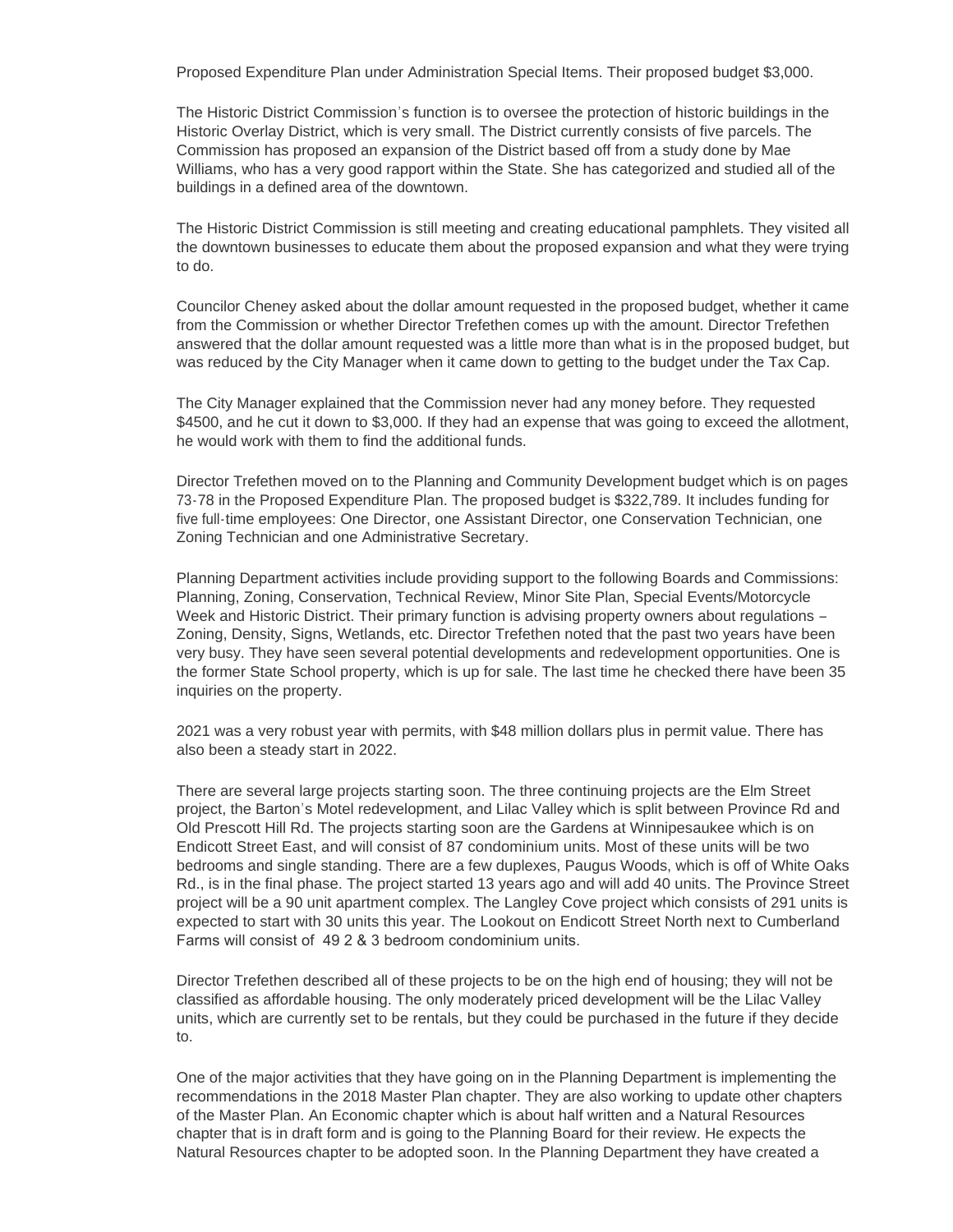bullet list of things they want to cover within the Facilities chapter. This will be where they stand with their Police, Fire, and DPW facilities.

The Master Plan Steering Committee is continuing to meet.

There are a couple of Zoning Ordinance changes that will be coming forth to the Council. They are with the Planning Board currently for their review.

The Urban Commercial Zone and Performance Zoning District that was created three years ago has been working out very well. Last year they expanded it to include most of the Weirs Beach area.

There were 100 Short-Term Rental permits processed, with 90 permits issued. Director Trefethen needs to discuss updates to the Short-Term Ordinance with the Government Operations and Ordinance Committee. Out of all of the properties that have permits, the Planning Department has not seen one complaint come from any abutters. The complaints they have seen are from the abutters who are next to rentals that do not have a permit. Mayor Hosmer would like to see Short-Term Rental enforcement picked up or expedited before the already permitted owners have to do their renewals.

### **Department Budget Presentation** 6.B.

#### **Laconia Fire Department - Chief Kirk Beattie**

Chief Beattie introduced his staff that was in attendance with him: Assistant Chief Jay Ellingson and Deputy Chief Jason Bean.

Personnel changes at the Fire Department have included three retirements, five departures and eight new members.

Four firefighters are currently attending or enrolled in paramedic school.

Outstanding performance recognitions have been presented for the Highland St. fire that occurred on April 7, 2021 and the Messer St. fire occurring on April 13, 2021. On June 16, 2022 there were multiple gas odor calls with over 70 gas investigations resulting. On August 12, 2022 there were simultaneous water rescue. One of the calls was for an incident in Paugus Bay and the other at Ahern State Park. Chief Beattie commented that Mutual Aid works very well, particularly in these types of instances.

The Fire Department spent 1,900 hours vaccinating the public for Covid-19. These vaccinations included first responder organizations, home-bound residents, staff at Laconia School District. The Department had over 70 transports to the hospital; transports added approximately 40 minutes for decontamination for any possible exposures.

Overdose responses are trending upwards. There are four recovery coaches in-house at the Fire Department.

Inspections are increasing, causing a backup in completing them.

The Department received almost 2,000 calls while another incident was occurring last year.

Some grant acceptance and pending applications include AFG, SAFER, and Walmart.

Chief Beattie presented a CIP update to the Council. Engine 5 is now complete and in service. The Weirs station renovation is complete. A utility pickup truck has been on order since August, 2021. The breathing apparatus is now complete and in service. The apparatus fits very well and is much more ergonomic.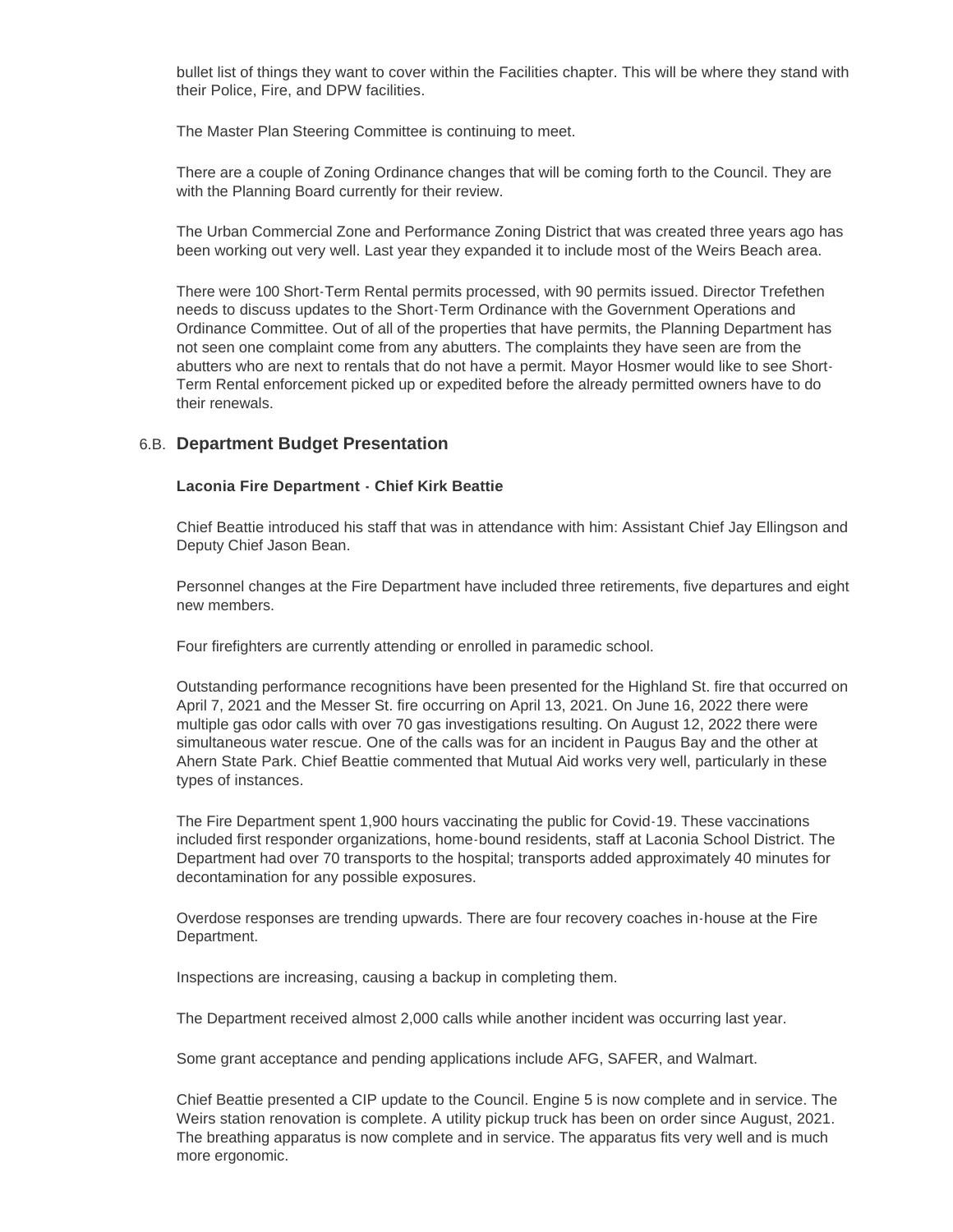FY 2022/2023 Capital Requests include a forestry vehicle, an EMS Deputy car, and specialty EMS equipment. Future critical capital needs include Ladder 2 and Engine 2, and Boat 1. A committee has been formed to try and find alternative funding for these items.

FY 2022/2023 salary/operational adjustments include \$25,000 toward coverage for off-duty training, \$12,000 towards a sign-on incentive, a \$3,000 increase in the maintenance station repair line, a \$5,000 increase in funding for four additional firefighters beginning January 1, 2023, and to staff a paramedic

Councilor Soucy asked if there is always an ambulance in the Weirs. Chief Beattie answered there is, but it is not staffed. Depending on the call, the Department will take the appropriate vehicle. Councilor Soucy is concerned about the response time in the Weirs area and the north end of Laconia.

Councilor Cheney commented about the paramedic response unit. He feels this is a great idea, and he will strongly support it. He thinks this will help save money over the long run.

## **Department Budget Presentation** 6.C.

Finance Director Glenn Smith went over the following budgets: Finance, General Fund Revenues, Welfare, Anticipated grants, TIF Districts, Personnel, Purchasing, Tax, IT and Welfare.

Director Smith gave an overview of the Finance Office and personnel changes that have occurred.

Councilor Lipman thanked Jon Gardner for all of the great work he has done for the City over the years.

Director Smith listed accomplishments during FY 2022. He presented highlights for FY 2023.

Councilor Lipman asked when was the last time the City went out to bid for the Audit. Director Smith answered that typically it goes out to bid every five years. Councilor Lipman would like to see the Council involved in that process.

Director Smith listed FY 2023 priorities which include IT security enhancement, returning to full staff, upgrade of recruitment offers, review of fixed assets, and adjustments to post-Covid welfare.

Councilor Lipman asked about the transfer from the Health Stabilization Account. Director Smith answered it was \$120,000; he believes it is currently at \$170,000 or \$180,000 now.

Mayor Hosmer asked about the Weirs TIF balance being in the negative. Director Smith and City Manager Myers explained the deficit. Mayor Hosmer asked what area the Weirs TIF District covers. City Manager Myers answered there is a map of all TIF districts included on the website.

Councilor Cheney commented on the IT department's security. There is an IT Incident Response Team with an outside consultant and Primex.

#### **Department Budget Presentation** 6.D.

City Manager Scott Myers presented the Administration budget. He discussed the budgets for the City Manager's office, capital and capital outlay (to be bonded as placeholders) non-departmental expenses, administration special items and Assessing. City Manager Myers explained that assessing services are contracted with Whitney Consulting Group.

City Manager Myers continued to explain items related to revenue (shared revenues, Meals & Rooms Tax), motor vehicle registration fees, and the commercial hauling tipping fee. He noted that